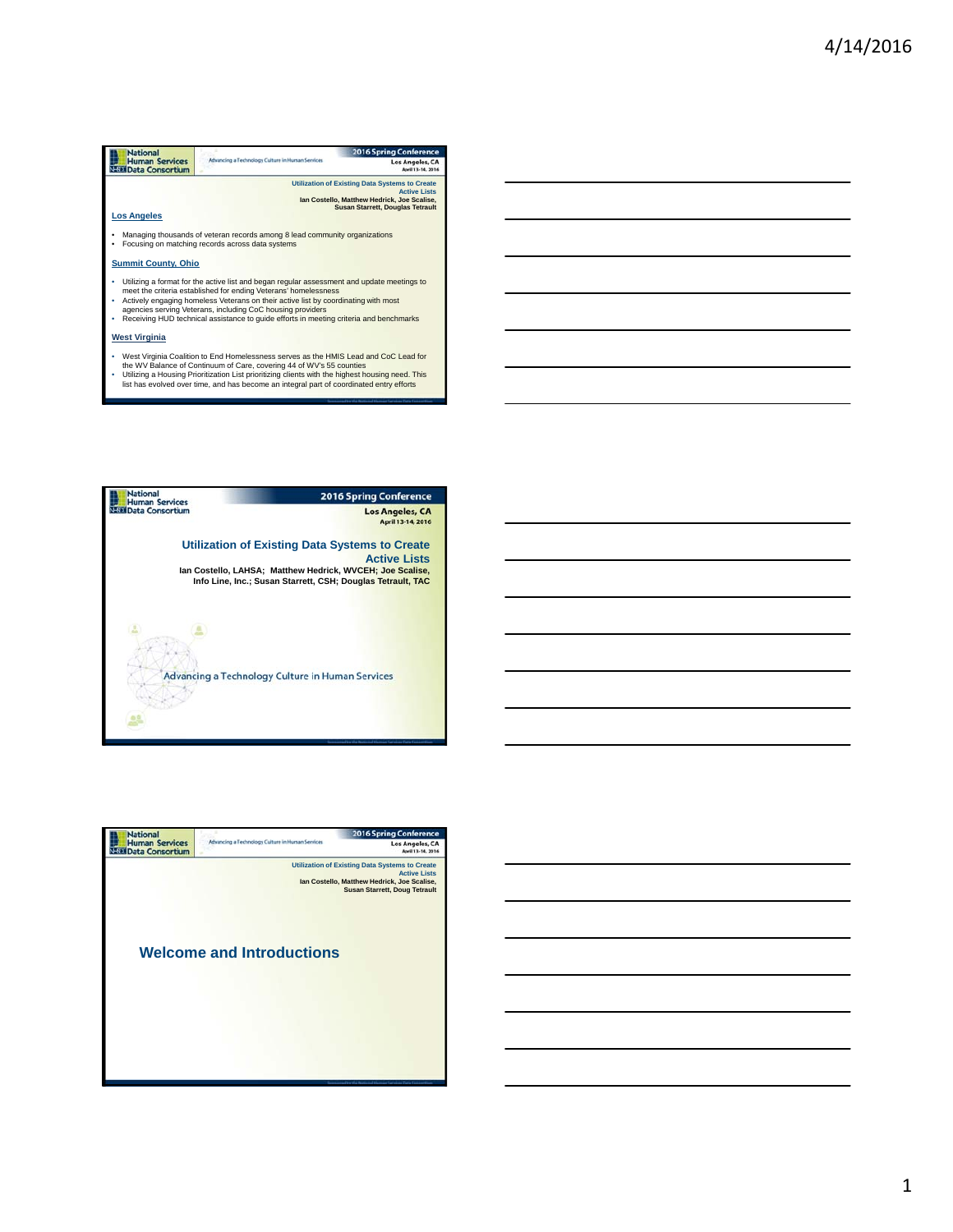

- Resources and Q&A



| <b>National</b><br><b>Human Services</b><br><b>Data Consortium</b> | Advancing a Technology Culture in Human Services                                                                                                                                                                                                                                                                                                          | <b>2016 Spring Conference</b><br><b>Los Angeles, CA</b>                                                                                                             |
|--------------------------------------------------------------------|-----------------------------------------------------------------------------------------------------------------------------------------------------------------------------------------------------------------------------------------------------------------------------------------------------------------------------------------------------------|---------------------------------------------------------------------------------------------------------------------------------------------------------------------|
|                                                                    |                                                                                                                                                                                                                                                                                                                                                           | <b>Utilization of Existing Data Systems to Create</b><br><b>Active Lists</b><br>Ian Costello, Matthew Hedrick, Joe Scalise,<br><b>Susan Starrett, Doug Tetrault</b> |
| "Master" List?                                                     | What is an "Active," "By-Name," or                                                                                                                                                                                                                                                                                                                        |                                                                                                                                                                     |
| homelessness<br>homelessness                                       | • A real-time, up-to date list of all people experiencing<br>• Can be filtered by categories like Veteran status,<br>common assessment score, chronic status, etc.<br>• Allows communities to know every person<br>experiencing homelessness by name<br>• Facilitates community decisions around where to<br>appropriately house individuals experiencing |                                                                                                                                                                     |

• Can be used to measure progress toward system goals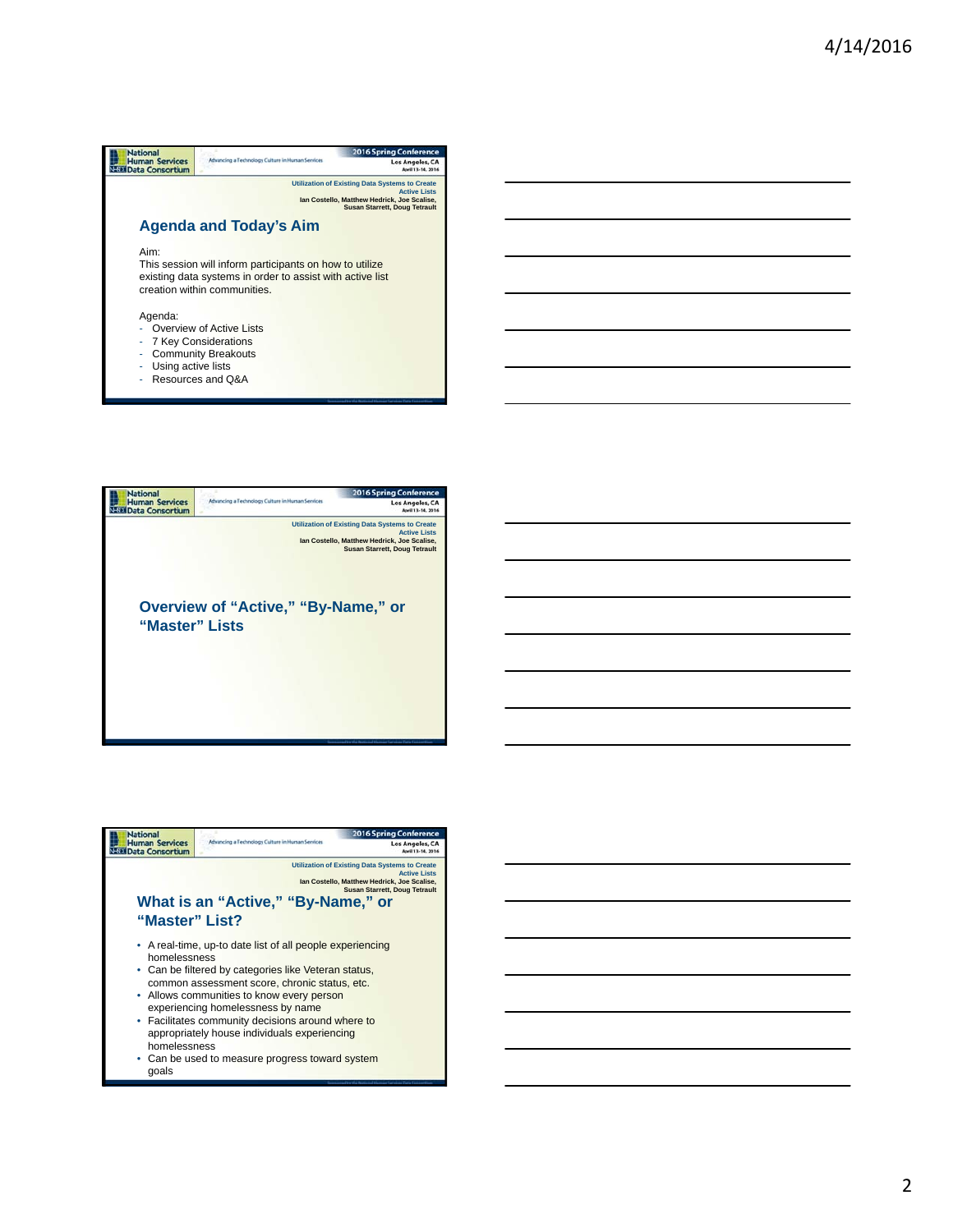# **National**<br>
Human Services<br>
Nata Consortium 2016 Spring Conf Advancing a Technology Culture in Hi Los Angeles, CA **Utilization of Existing Data Systems to Create Active Lists Ian Costello, Matthew Hedrick, Joe Scalise, Susan Starrett, Doug Tetrault Background: Active Lists** • Developed as a result of the 100,000 Homes Campaign registries

- Proved effective as a means for tracking individuals who are homeless as they progress through communities' homeless systems of care
- Became a foundation for Case Conferencing efforts
- Has been used by some communities to measure progress against the Federal Criteria and Benchmarks for effectively ending homelessness among Veterans



- from homelessness
- Allows for measuring community goals and performance

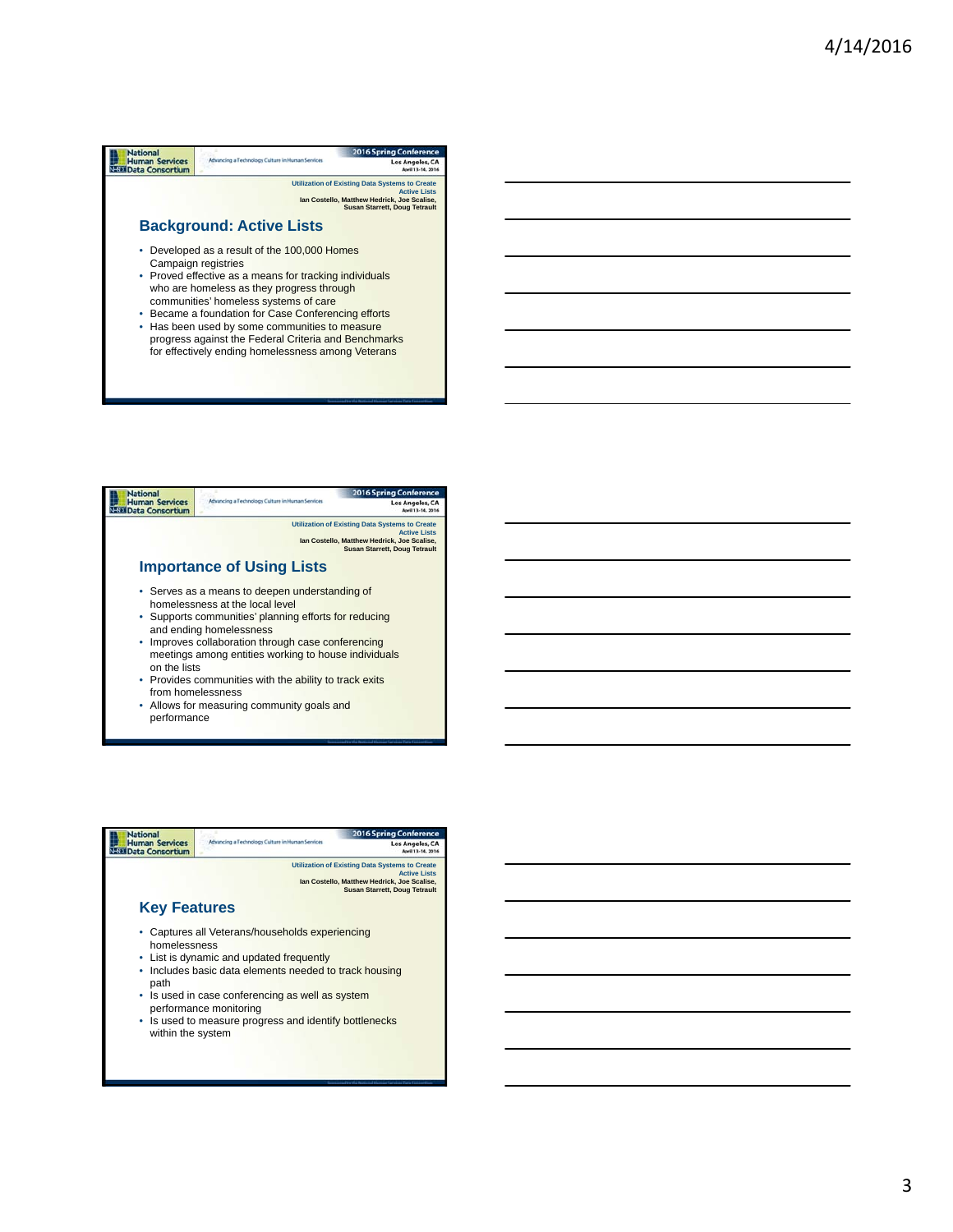







outreach) and inside for services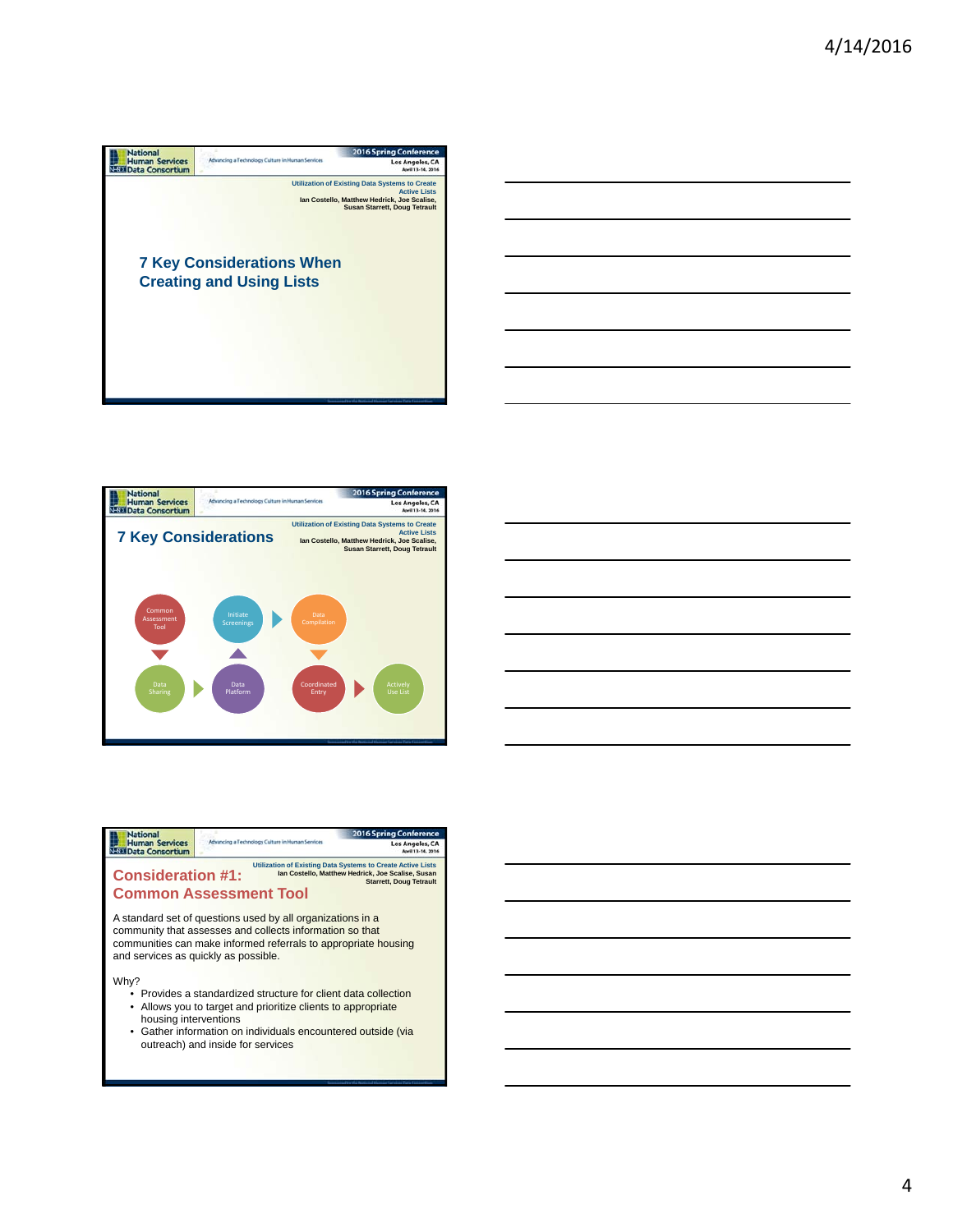### **National**<br>
Human Services<br>
X<sub>333</sub> Data Consortium 2016 Spring Conferer Advancing a Technology Culture in Human Services Los Angeles, CA Consideration #1: Utilization of Existing Data Systems to Create Active Lists<br> **Consideration Starrett, Active Lists**<br>
Doug Tetrault **Common Assessment Tool** In order to incorporate minimum data needed to calculate benchmarks indicating achievement of ending Veteran homelessness, lists should include: • Unique Veteran identifier(s) • Date of identification • Current location/status (unsheltered, sheltered, housed, other) • PH intervention offer(s) • Date of offer • Type of PH intervention offer (i.e. HUD-VASH, RRH, PSH, other PH subsidy) • Veteran decision (accept/decline) • Date of Veteran decision • Chronic homeless status

- Date of move-in to TH (if applicable) Destination (use HMIS response categories)
- Date of move-in to PH or other exit from literal homelessness



| <b>National</b><br><b>Human Services</b><br><b>Data Consortium</b>                                                                                                                                 | Advancing a Technology Culture in Human Services                                                                                                                           | <b>2016 Spring Conference</b><br>Los Angeles, CA<br>April 13-14, 2016                                                |
|----------------------------------------------------------------------------------------------------------------------------------------------------------------------------------------------------|----------------------------------------------------------------------------------------------------------------------------------------------------------------------------|----------------------------------------------------------------------------------------------------------------------|
| <b>Utilization of Existing Data Systems to Create Active Lists</b><br>Ian Costello, Matthew Hedrick, Joe Scalise, Susan Starrett,<br><b>Doug Tetrault</b><br><b>Consideration #2: Data Sharing</b> |                                                                                                                                                                            |                                                                                                                      |
|                                                                                                                                                                                                    | <b>Composition of HMIS</b><br><b>System</b>                                                                                                                                | <b>Potential Needs</b>                                                                                               |
| Open                                                                                                                                                                                               | Already have ability to<br>case conference<br>ROIs and agreements<br>already established for<br>entry and access to HMIS<br>Process exists for data<br>updates and reviews | Extra steps may be<br>٠<br>needed for entities<br>not engaged in<br>HMIS, including<br>agreements, ROIs,<br>and MOUs |
| <b>Closed</b>                                                                                                                                                                                      | Unable to use HMIS to<br>٠<br>create lists                                                                                                                                 | MOUs/agreements<br>٠<br>ROIs covering users,<br>٠<br>HMIS, and list work                                             |

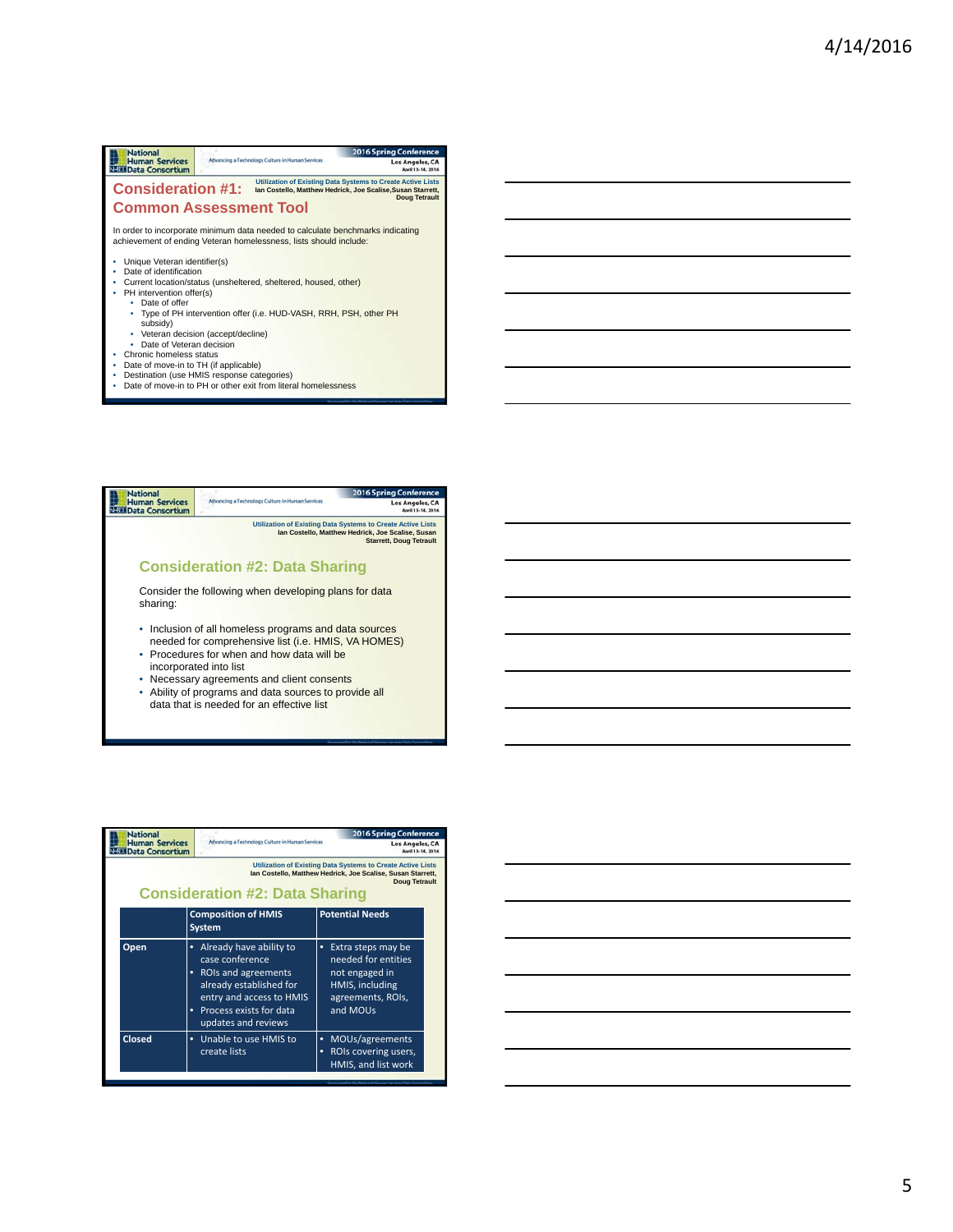### **National**<br>
Human Services<br>
N<sub>152</sub> Data Consortium 2016 Spring Confe Advancing a Tec ana Cultura in Hi Los Angeles, CA **Utilization of Existing Data Systems to Create Active Lists Ian Costello, Matthew Hedrick, Joe Scalise, Susan Starrett, Doug Tetrault Consideration #2: Data Sharing** The Department of Veterans Affairs' role in data entry and sharing: • 2015 federal guidance encourages local VA engagement in HMIS • Local VA data entry and sharing is possible through: • Open HMIS systems • Privacy controls • ROIs • Processes outline roles and authorities



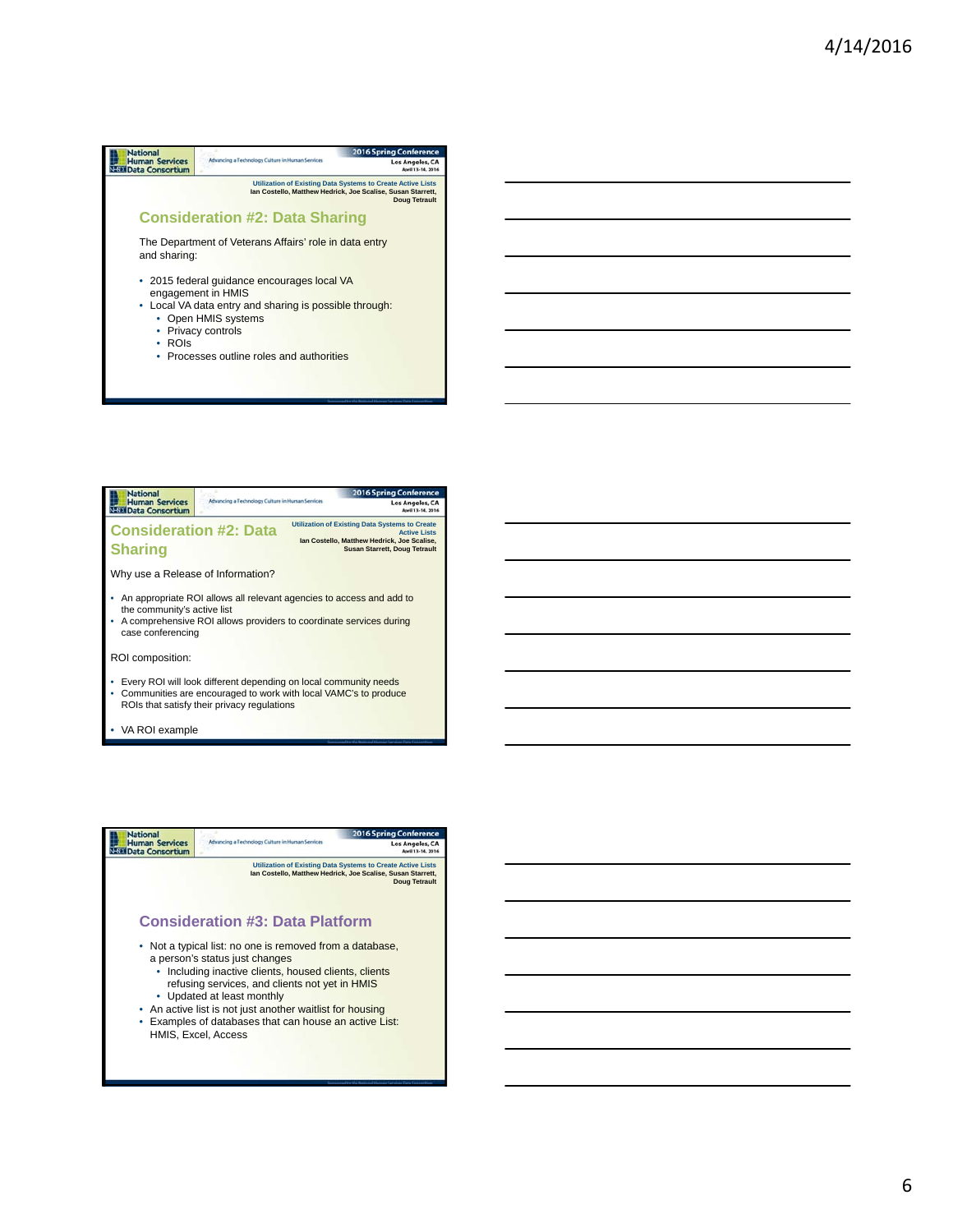#### **Experience Human Services**<br> **Experience Human Services**<br> **Experience Consortium** 2016 Spring Confe Advancing a Techn .<br>Anna Cuiltean in bhe man Candral Los Angeles, CA **Utilization of Existing Data Systems to Create Active Lists Ian Costello, Matthew Hedrick, Joe Scalise, Susan Starrett, Doug Tetrault Consideration #3: Data Platform**

Why is a good data platform important?

- A nimble and comprehensive data platform helps house clients quickly and efficiently
- Ensures data integrity through protection, permissions and backup protocols
- Helps develop historical data to better inform your projections of future homelessness





• Checking for duplication in order to maintain quality data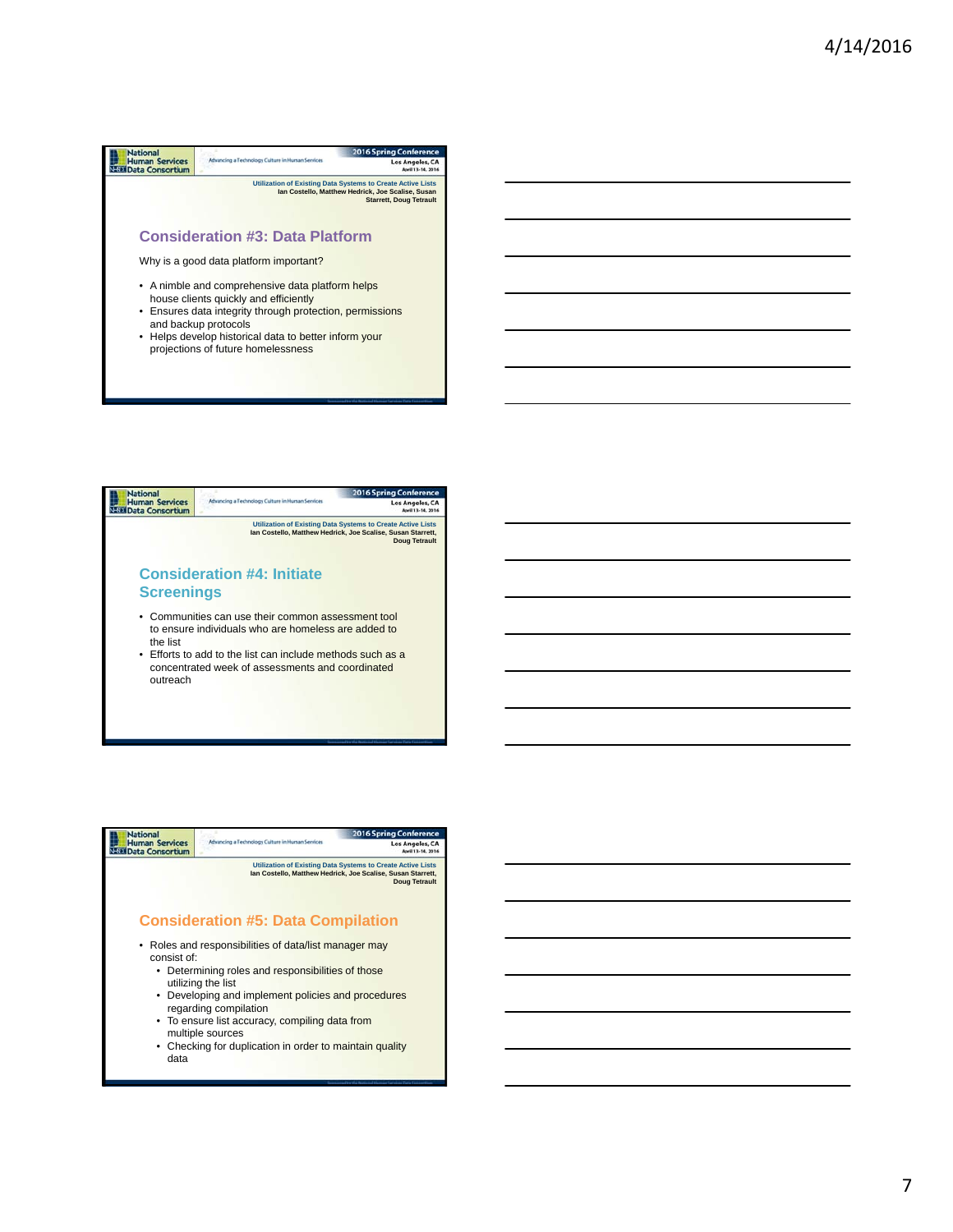| <b>National</b>                                                                                                                                                                                                                                                                                                                                | Advancing a Technology Culture in Human Services | <b>2016 Spring Conference</b>                                                                                                                             |  |
|------------------------------------------------------------------------------------------------------------------------------------------------------------------------------------------------------------------------------------------------------------------------------------------------------------------------------------------------|--------------------------------------------------|-----------------------------------------------------------------------------------------------------------------------------------------------------------|--|
| <b>Human Services</b><br><b>Data Consortium</b>                                                                                                                                                                                                                                                                                                |                                                  | Los Angeles, CA                                                                                                                                           |  |
|                                                                                                                                                                                                                                                                                                                                                |                                                  | <b>Utilization of Existing Data Systems to Create Active Lists</b><br>Ian Costello, Matthew Hedrick, Joe Scalise, Susan Starrett,<br><b>Doug Tetrault</b> |  |
|                                                                                                                                                                                                                                                                                                                                                |                                                  |                                                                                                                                                           |  |
| <b>Consideration #6: Coordinated Entry</b><br>• Using lists does not negate communities' need to<br>create, implement, and maintain their coordinated<br>entry processes – lists are actually a major part of the<br>coordinated entry process<br>• It is important to incorporate common assessment<br>tools into coordinated entry processes |                                                  |                                                                                                                                                           |  |





# 8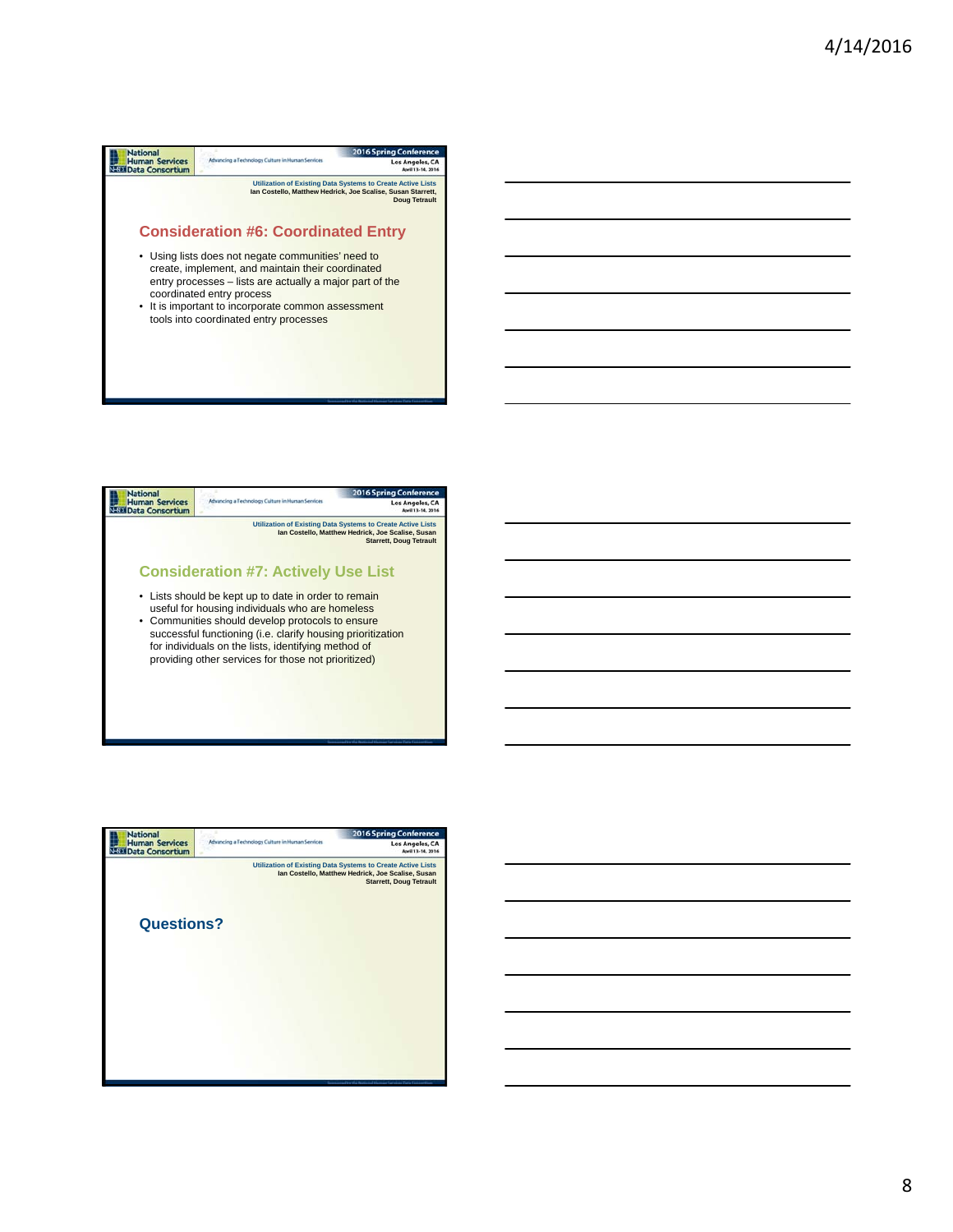# **Mational**<br>
Human Services<br>
N<sub>328</sub> Data Consortium 2016 Spring Conference Advancing a Technology Culture in Human Services Los Angeles, CA **Utilization of Existing Data Systems to Create Active Lists Ian Costello, Matthew Hedrick, Joe Scalise, Susan Starrett, Doug Tetrault Group Break-Out Presented by: Ian Costello, LAHSA** • Managing thousands of veteran records among 8 lead community organizations • Focusing on matching records across data systems Matthew Hedrick, WVCEH<br>• West Virginia Coalition to End Homelessness serves as the HMIS Lead and CoC Lead for<br>• the WV Balance of Continuum of Care, covering 44 of WV's 55 counties<br>• Utilizing a Housing Prioritization List **Joe Scalise, Infoline**<br>
• Utilizing a format for the active list and began regular assessment and update meetings to<br>
the meet the criteria established for ending Veterans' homelessness<br>
• Actively engaging homeless Veter

- 
- 



| <b>National</b>                                                                                                                                                                                                                                                                                                 |                                                  | <b>2016 Spring Conference</b> |
|-----------------------------------------------------------------------------------------------------------------------------------------------------------------------------------------------------------------------------------------------------------------------------------------------------------------|--------------------------------------------------|-------------------------------|
| <b>Human Services</b><br><b>Data Consortium</b>                                                                                                                                                                                                                                                                 | Advancing a Technology Culture in Human Services | <b>Los Angeles, CA</b>        |
| Utilization of Existing Data Systems to Create Active Lists<br>Ian Costello, Matthew Hedrick, Joe Scalise, Susan<br><b>Starrett, Doug Tetrault</b>                                                                                                                                                              |                                                  |                               |
| <b>Two Primary Uses of the Active List</b>                                                                                                                                                                                                                                                                      |                                                  |                               |
| 1. Case Conferencing<br>Case conferencing is a community process to support case<br>coordination and problem-solving, and that occurs regularly with case<br>management and other staff serving individuals or who are homeless.                                                                                |                                                  |                               |
| 2. System Evaluation & Improvement<br>The active list is a window into your progress toward ending<br>homelessness and a tool to help measure it. Once established, your<br>community's List will help ensure that all individuals are engaged,<br>connected to services and on their way to permanent housing. |                                                  |                               |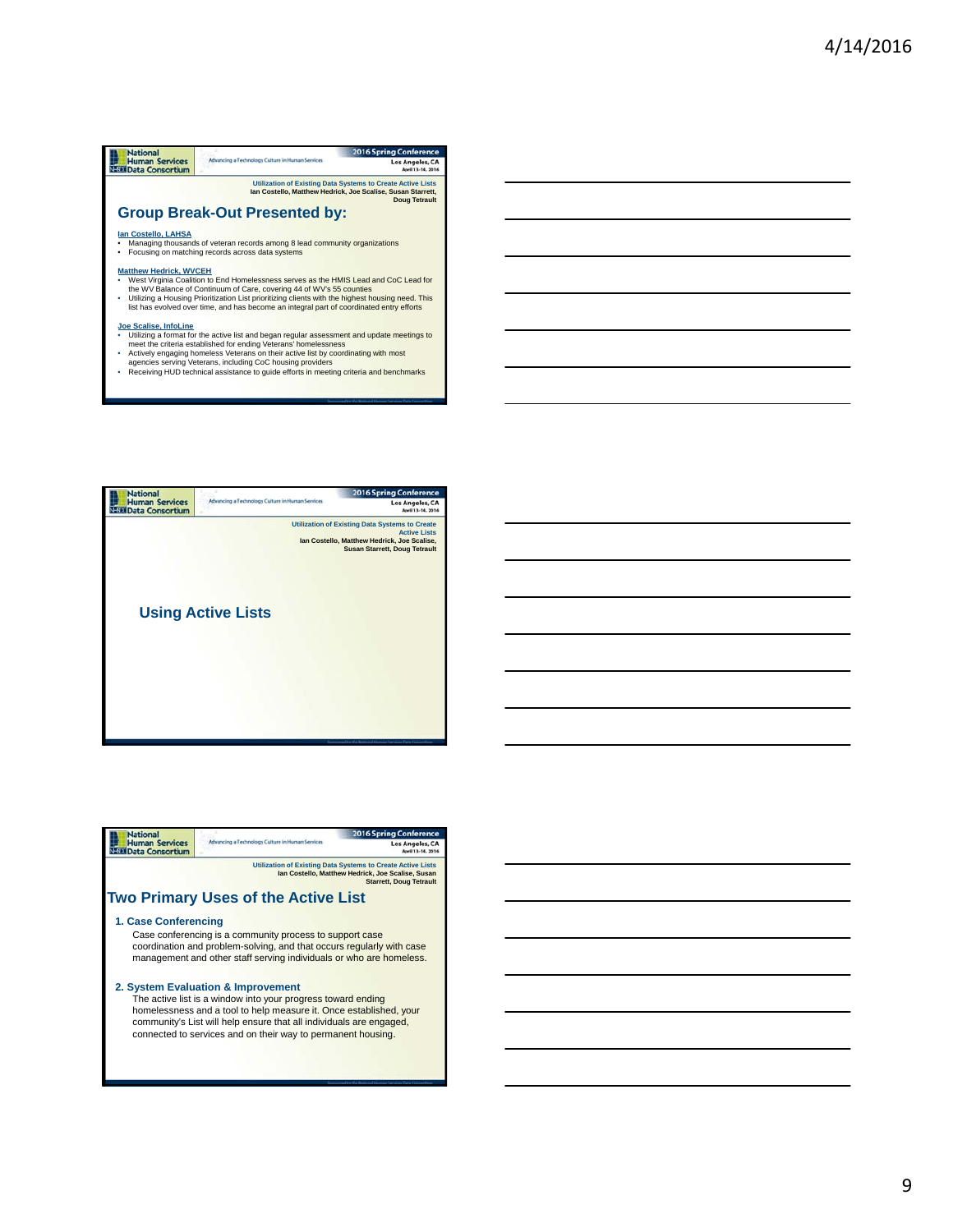# **National**<br>
Human Services<br>
N<sub>152</sub> Data Consortium 2016 Spring Confe Advancing a Tech .<br>Anna Cuilteana les bhornain Samainais Los Angeles, CA **Utilization of Existing Data Systems to Create Active Lists Ian Costello, Matthew Hedrick, Joe Scalise, Susan Starrett, Doug Tetrault Considerations for Managing the List** • A Keeper or Manager of the List (entity, individual) • Regular Updates and Standardized Workflows (process and expectations for updates). This includes all relevant outreach and data sources •Flexibility and Responsiveness to Emerging Needs •Technology or Data Platform •Managing and Prioritizing who is on the list and how their information is used to support access to permanent housing





10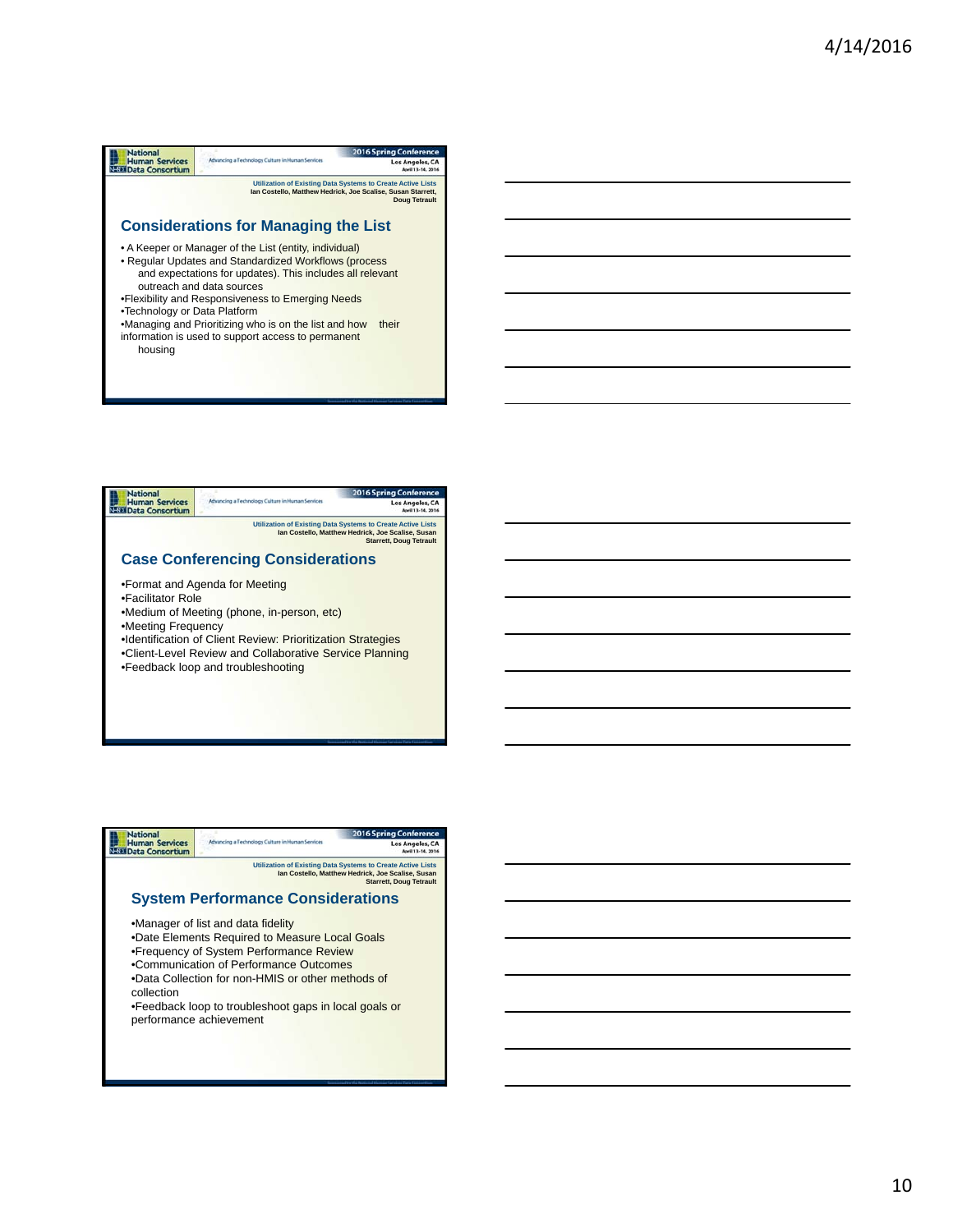





- Provider-Selected Challenging Cases
- Combination of Approaches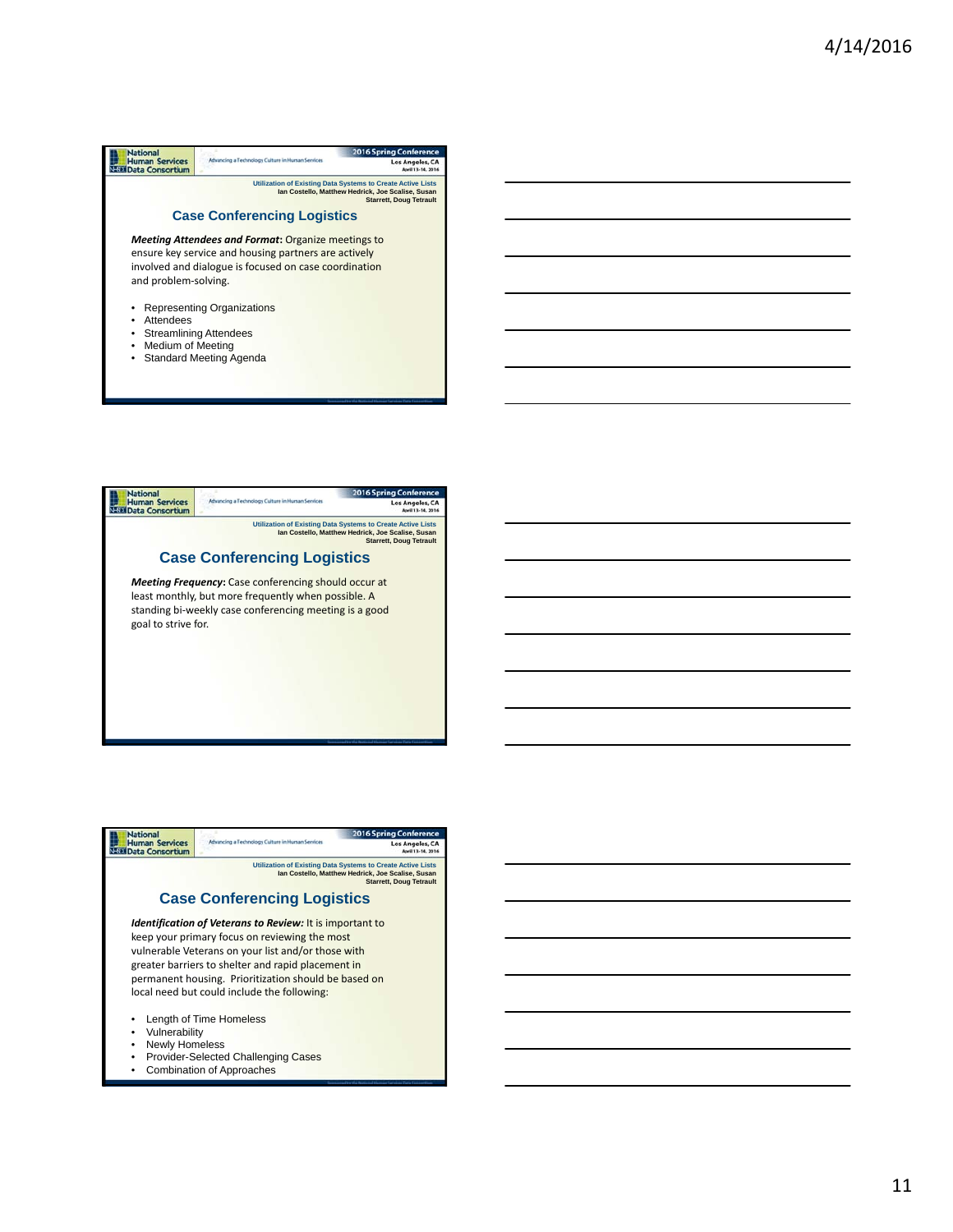| National                                        | Advancing a Technology Culture in Human Services                                                                           | <b>2016 Spring Conference</b>                                                                                                                             |
|-------------------------------------------------|----------------------------------------------------------------------------------------------------------------------------|-----------------------------------------------------------------------------------------------------------------------------------------------------------|
| <b>Human Services</b><br><b>Data Consortium</b> |                                                                                                                            | Los Angeles, CA                                                                                                                                           |
|                                                 |                                                                                                                            | <b>Utilization of Existing Data Systems to Create Active Lists</b><br>Ian Costello, Matthew Hedrick, Joe Scalise, Susan Starrett,<br><b>Doug Tetrault</b> |
|                                                 | <b>Case Conferencing Logistics</b>                                                                                         |                                                                                                                                                           |
|                                                 | <b>Client-Level Review:</b> Consider creating a standard set of<br>elements to review for each Veteran so providers can be |                                                                                                                                                           |
|                                                 | prepared to effectively discuss cases. Below are                                                                           |                                                                                                                                                           |
|                                                 | suggested elements to review:                                                                                              |                                                                                                                                                           |
|                                                 |                                                                                                                            |                                                                                                                                                           |
| <b>Current status</b>                           |                                                                                                                            |                                                                                                                                                           |
| Veteran Preferences                             |                                                                                                                            |                                                                                                                                                           |
|                                                 | <b>Critical Housing Placement Barriers</b>                                                                                 |                                                                                                                                                           |
|                                                 | <b>Critical Service Barriers</b>                                                                                           |                                                                                                                                                           |
| <b>Current Safety</b>                           |                                                                                                                            |                                                                                                                                                           |
| <b>Next Steps</b>                               |                                                                                                                            |                                                                                                                                                           |



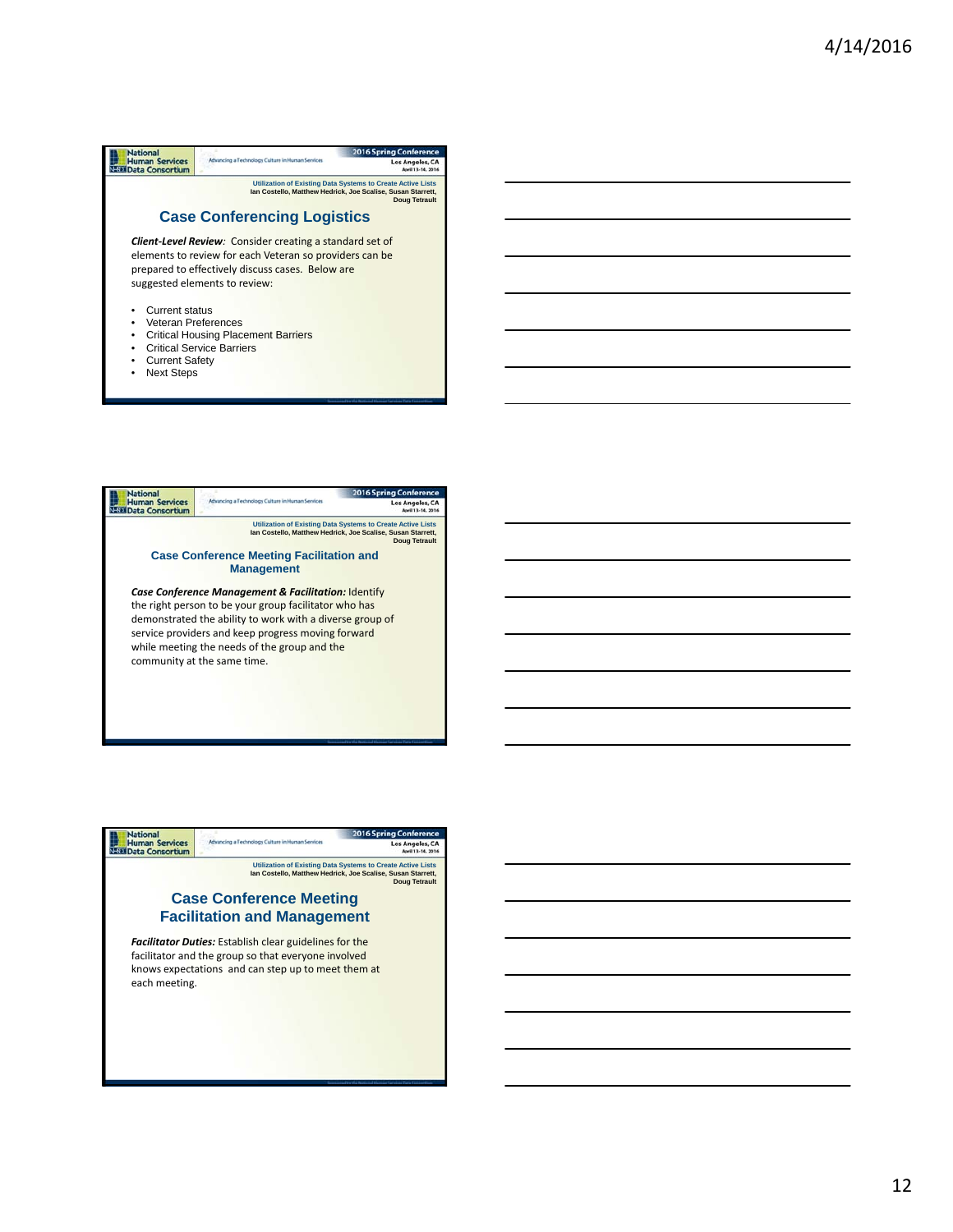### **National**<br>
Human Services<br>
N<sub>152</sub> Data Consortium 2016 Spring Confe Advancing a Tech **Noav Culture in Human Services** Los Angeles, CA **Utilization of Existing Data Systems to Create Active Lists Ian Costello, Matthew Hedrick, Joe Scalise, Susan Starrett, Doug Tetrault Maintenance: Outreach** Comprehensively including individuals who are homeless on active lists is accomplished by community outreach. Communities should consider the following when organizing their outreach efforts: • Develop protocols to assist with coverage and

- coordination within the CoC
- Clarify roles and responsibilities
- Collectively strategize on effective outreach methods



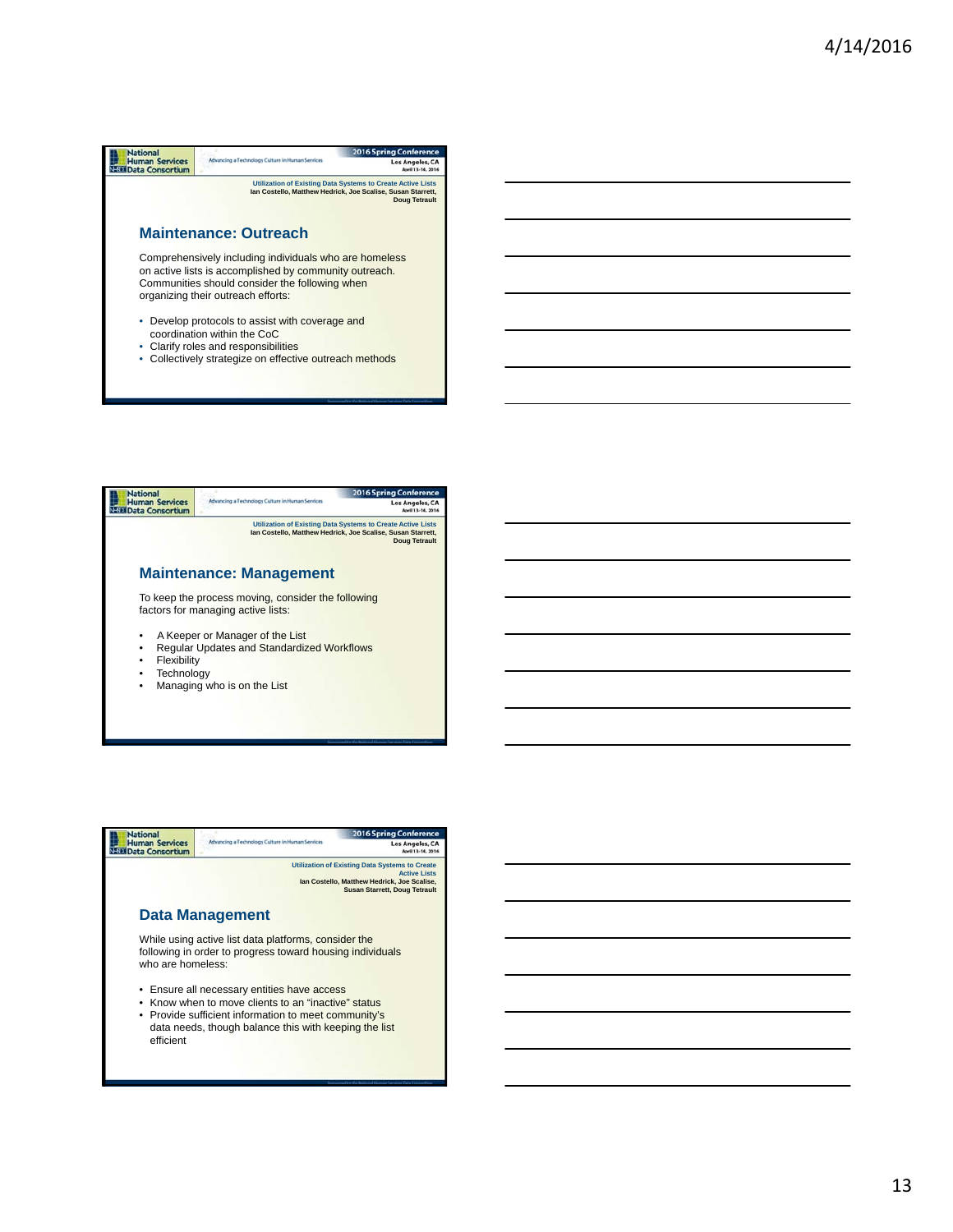